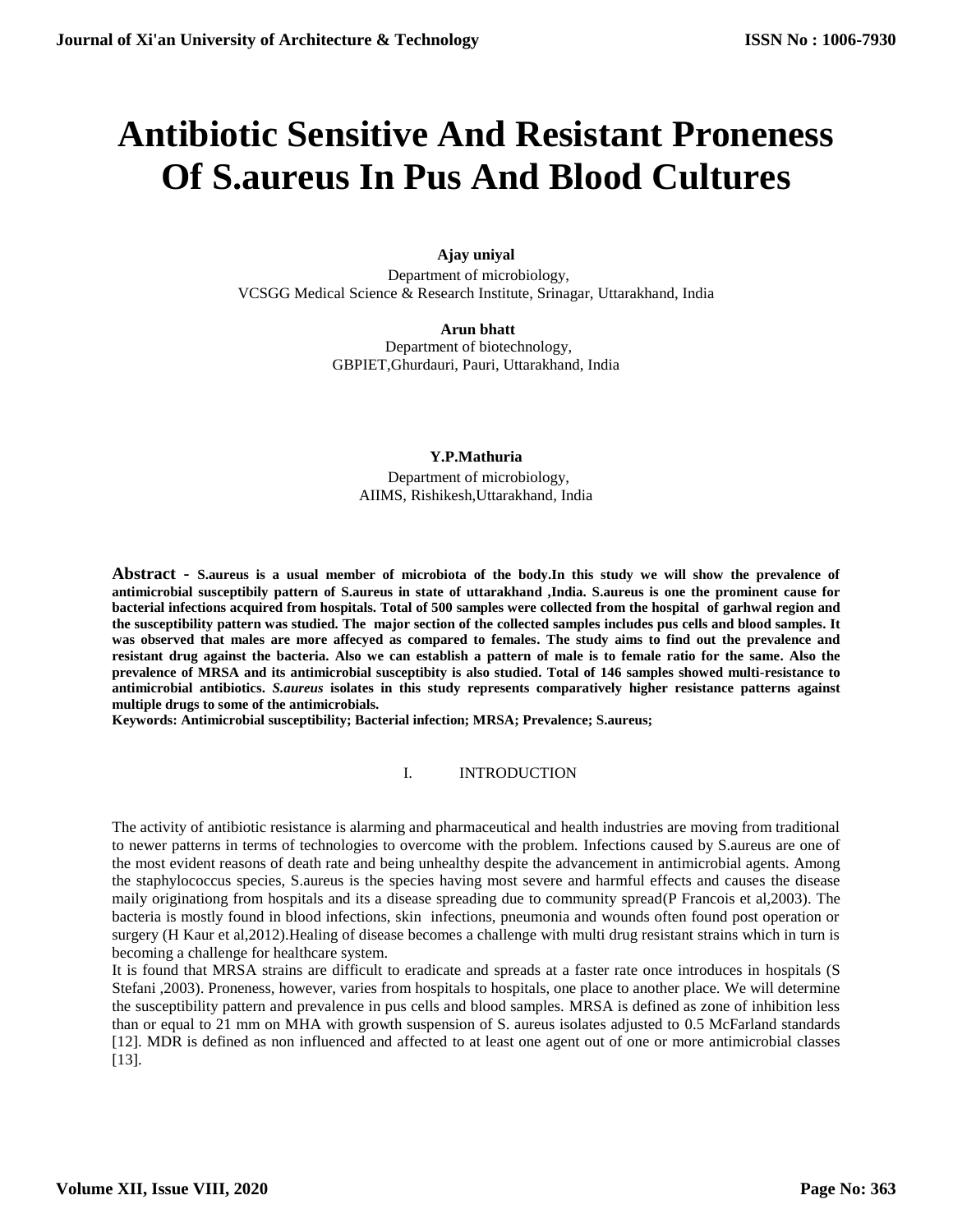#### II. Materials and Methods

For the purpose of study samples are collected from hnb base hospital. Samples may include post surgery wounds also. A total of 500 blood and pus samples were collected and sent for testing in the lab. The samples are handled carefully and are freed from pathogens.

#### 2.1 Sample collection

Collected samples were put on Mac-Conkey and blood agar and were incubated at  $37\,^{\circ}\text{C}$  to  $38\,^{\circ}\text{C}$  for near about 48 hours. The morphological characterization will be observed by gram straining and microscopy based on color , size etc. gram strain procedure is used to identify the plates.

#### 2.2 Biochemical characteristics

Coagulase test, catalase test, mannitol test urease test and dnase and phosphtase test are part of biochemical used for testing.

#### 2.3 Kirby Bauer Disc Diffusion Method

The pattern of antibiotics influenced of MRSA strains was determined using Kirby Bauer disc diffusion method on Muller Hinton agar at the time of isolation. In 0.5 ml of medium growth suspension was made and turbidity was adjusted to match the fixed standards and protocols. Then a sterile swab was put into the into the suspension and the extra inoculum is extracted by pressing it against the sides of the tube followed by application of swab towards the centre of muller Hinton agar plate. Antibiotic discs were placed after 15 min of inoculation. The diameter of the zone of inhibition around the disc was measured using sliding metal caliper. The antibiotics those were used in the study includes penicillin(10mcg); erythromycin(15mcg); vancomycin(30mcg); cotromoxazole(25mcg); amikacin(30μg); cotromoxazole(25mcg); amoxyclave(30mcg); gentamicin(10mcg); ciphrofloxacin(5mcg); chloramphenicol(30mcg); rifampicin(5mcg); linezolid(30mcg) and many more.

## III. RESULTS

The samples collected involves the patients of age from 1 day to 98 years of age It is observed that maximum number of patients infected to S.Aureus are in the age group of 25-31 years and males are more prone to infection as compared to females.



#### Fig 1:Graph representing age group distribution

The above figure represents the age distribution of samples.Total collected samples are 500 out of which around 310 are found to infected with S.Aureus. The study also represents how the different age groups are affected and what is the prevalence rate of S.aureus on varying age groups in a similar region. In the similar study ratio of male is to female is also observed to get the affected people status.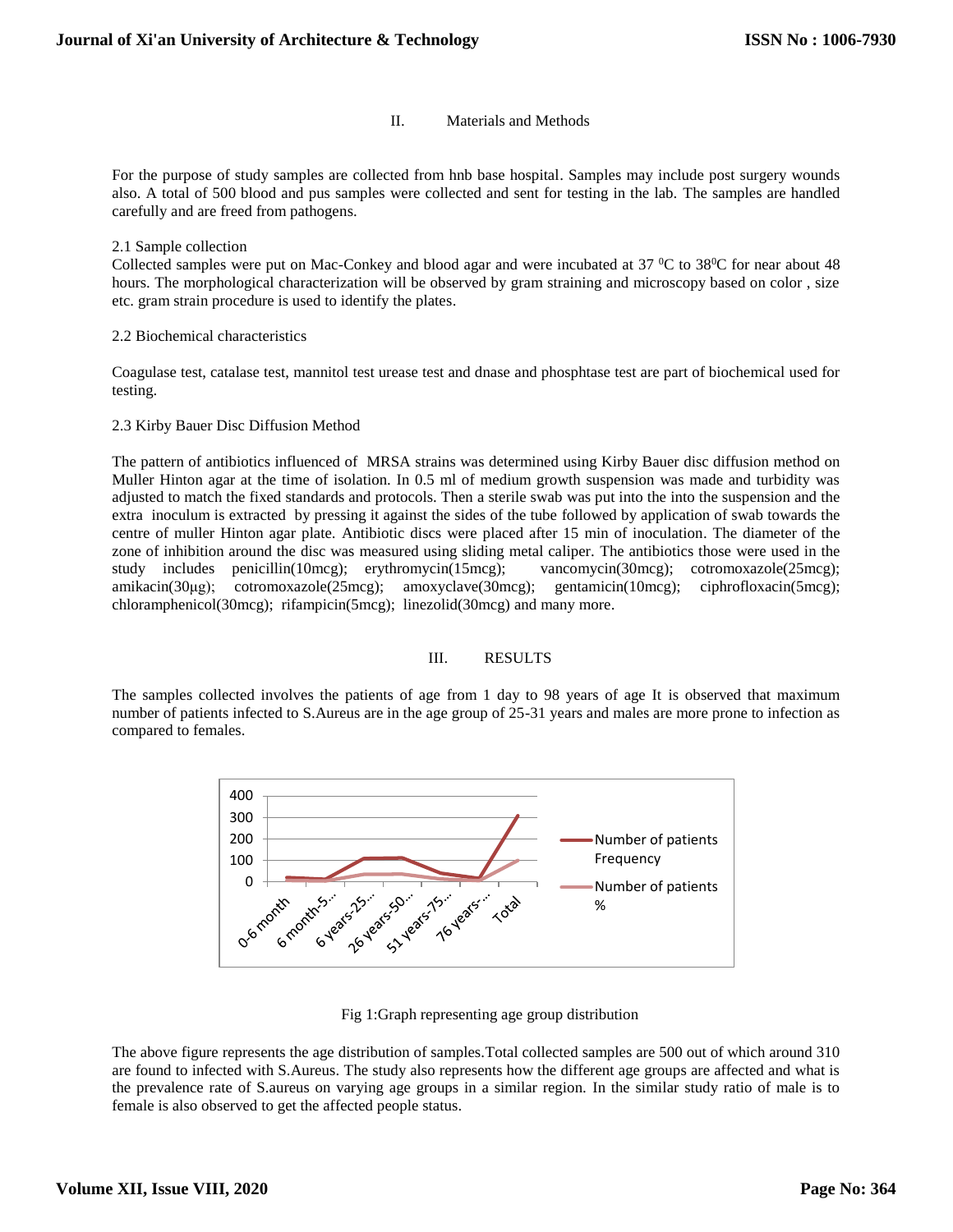

Fig2: Graph representing gender ratio

The above figure represents the gender ratio of S.aureus infected people. It is evident that males have a more probability to get infected as compared to female patients. We have collected the samples of pus and blood and following table represents the percentage of samples that were found to be infected with S.aureus. Pus cells in the study are having more percentage as compared to other samples. Blood samples include only 12% of S.aureus whereas pus aspirate includes 33% followed by pus samples which includes 54% of all samples.

| Sample based distribution |                  |            |  |
|---------------------------|------------------|------------|--|
| <b>Items</b>              | <b>Frequency</b> | Percentage |  |
| <b>Blood</b>              | 38               | 12         |  |
| <b>PUS</b>                | 168              | 54         |  |
| PUS aspirate              | 103              | 33         |  |

The overall prevalence of S.Aureus is found to be around 61% among total collected samples.

#### **Prevalence of S.aureus**

Out of 500 clinical samples collected S.aureus was isolated from around 310 samples. Males had more rate of isolation of around 60% as compared to 40%of females whereas isolation of S.aureus cannot bedirectly associated with gender. The age group includes 25-31 with higher rate of isolation of S.aureus.

## **Prevalence of MRSA**

From 60%of isolates of S.aureus, around 31% were found out to be MRSA mostly connected with pus samples. It was studied that again cases of MRSA are dominant in case of males as compared to females. Most of the MRSA is found in age group of 25-40 years . the age group of 50 years and above comes after the age group of 25-40 years.MRSA was found least prevalent in the age group of 0-12 years.

#### **Antimicrobial susceptibility pattern**

The isolates of staphylococcus aureus are found very sensitive to amikacin and then to gentamycin. It is most resistant to penicillin followed by ciprofloxacin. The table can be seen to understand the pattern of sensitivity and resistance.Although it was found that all the MRSA about 95% are resistant to penicillin.

From this we can interprete which antibiotic is best and worst for S.aureus isolates and this in turn is a great achievement for medical professionals because S.aureus is becoming one of leading infections in the society and it is the high time to overcome this challenge.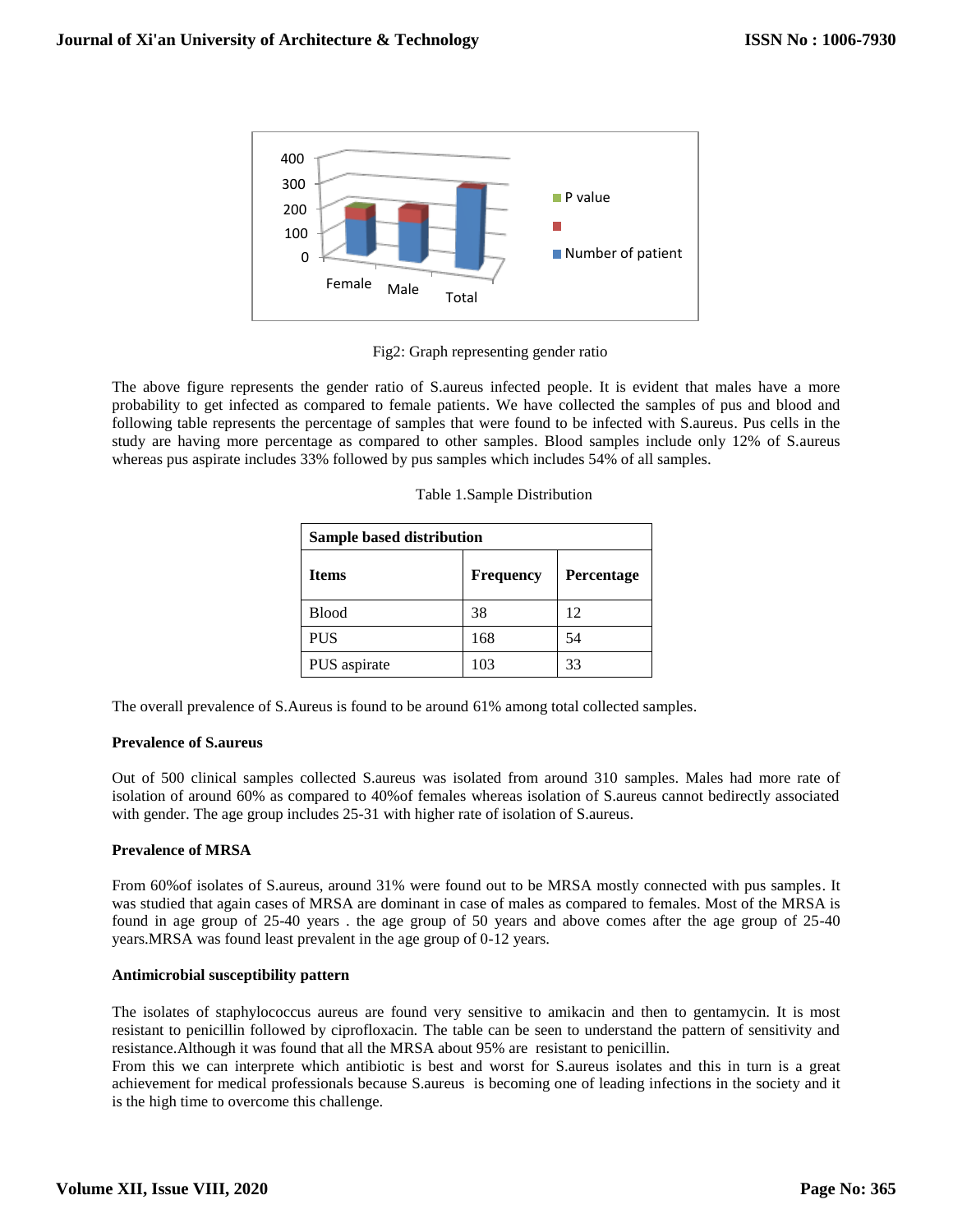The table below and the figure represents the detail description of antibiotic resistance and sensitivity pattern against S.aureus.

Figures are depicting a clear picture of how mu a particular antibiotic is sensitive or resistant against S.aureus. Observing the below table it is found that study to find prevalence of S.aureus is needs to be done at more fundamental level.

| <b>Antibiotics</b>       | Sensitivity (%) | Resistance $(\% )$ |
|--------------------------|-----------------|--------------------|
| <b>AMPICILLIN</b>        | 14              | 17                 |
| <b>AMOXICILLIN</b>       | 39              | 41                 |
| <b>AMIKACIN</b>          | 87              | 5                  |
| <b>CHILOROAMPHENICOL</b> | 72              | 5                  |
| <b>COTRIMOXAZOLE</b>     | 39.9            | 40                 |
| CEPHOXITIN/OXAC          | 22              | 5                  |
| <b>CIPROFLOXACIN</b>     | 50              | 31                 |
| <b>ERYTHROMYCIN</b>      | 48              | 25                 |
| <b>GENTAMICIN</b>        | 71              | 15                 |
| <b>PENICIILIN</b>        | 5               | 50                 |
| <b>LINEZOLID</b>         | 41              | $\theta$           |
| <b>VANCOMYCIN</b>        | 50              | $\Omega$           |

#### Table 2: Antibiotics sensitive and resistant %



Fig3: Senstivity pattern against different antibiotics.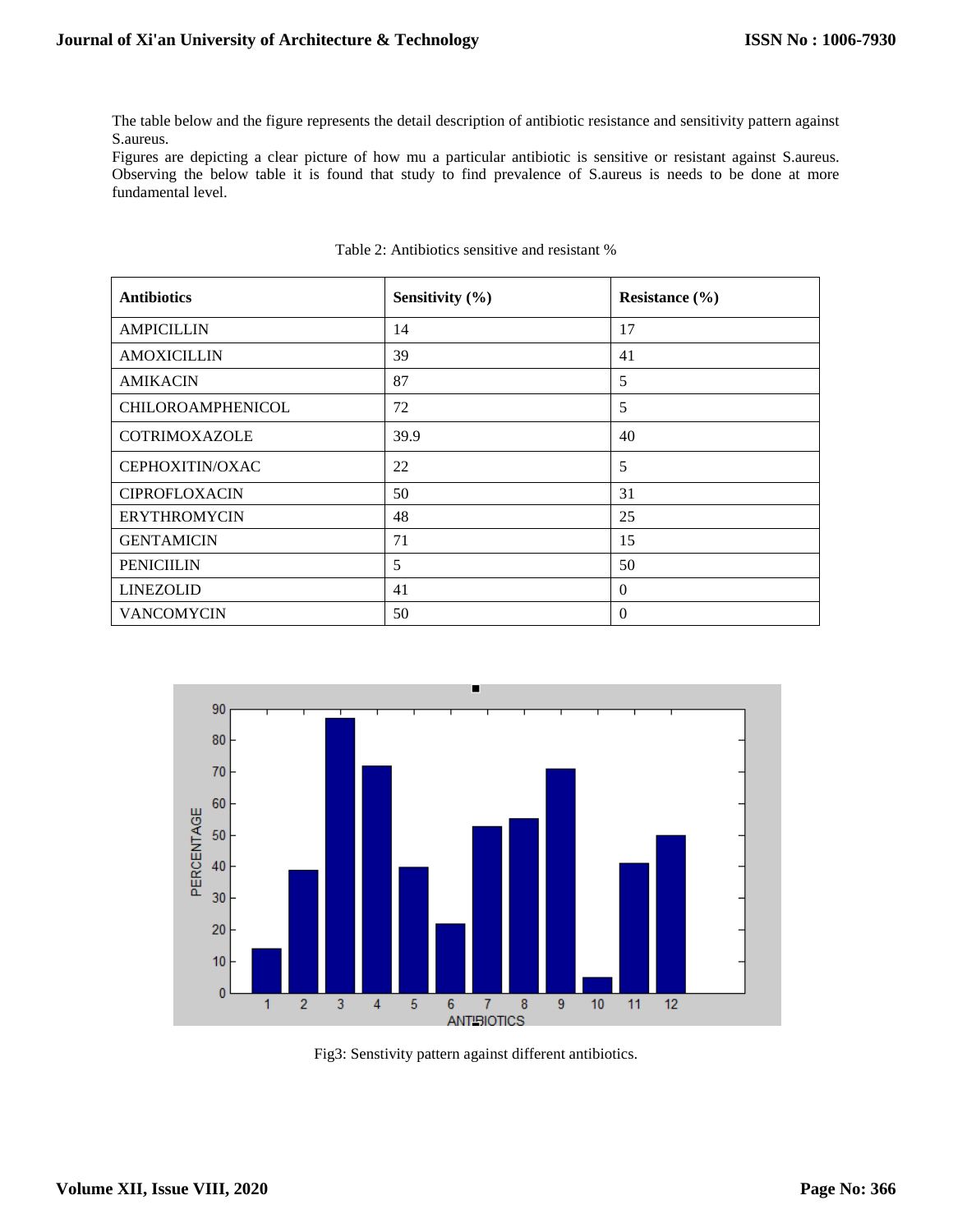In above figure following are denotions used: 1:ampicilin; 2:amoxicillin; 3: amikacin; 4:chloramphenicol; 5:cotrimoxazole; 6:cephoxitin; 7:ciprofloxacin; 8:erythromycin; 9:gentamycin; 10:penicillin;11: linozoloid; 12:vancomycin.



Fig4: Resistance pattern against different antibiotics.

#### IV. DISCUSSION

In our study it is found that males are dominate than females in which the isolates of S.aureus are found. Also the age group of 25-31 is most

sensitive against S.aureus isolates.Prevalence of MRSA is about 30% which lesser than the studies done before(geyid A). Prevalence of MRSA ranged from about 20 % in one country to over 60 % in other countries(orette A). It can be seen from our study that mostly the isolates are found in pus cells and the reasoncan be that samples also includes the wounds post surgery. MRSA is quite common at operation theatre sites or nearby critically illed people which may also include ICUs (choi CS). The sources of MRSA in hospitals/institutions are the people and patients who are infeted and the hands of staff workers can be reason for patient to patient transfer of infection(McDonald M).The MRSA isolates in a study by Onanugaet al. (2005) was found and studied to be susceptible to gentamicin and ciphrofloxacin. The findings in the study show moderate percentage of susceptibility to those of Akpaka et al. (2006) in Trinidad. Whereas MRSA was found to be highly susceptible to Ofloxacin in our findings.

#### V. CONCLUSION

The proneness of S.aureus and Multi resistant S.aureus is studied and mostly isolates are found in pus samples. It can be inference that MRSA are multi drug resistant. Also most of the isolates of S. aureus are resistant to vancomycin. Some more studies are needed to better understand the characterize the strains of S.aureus.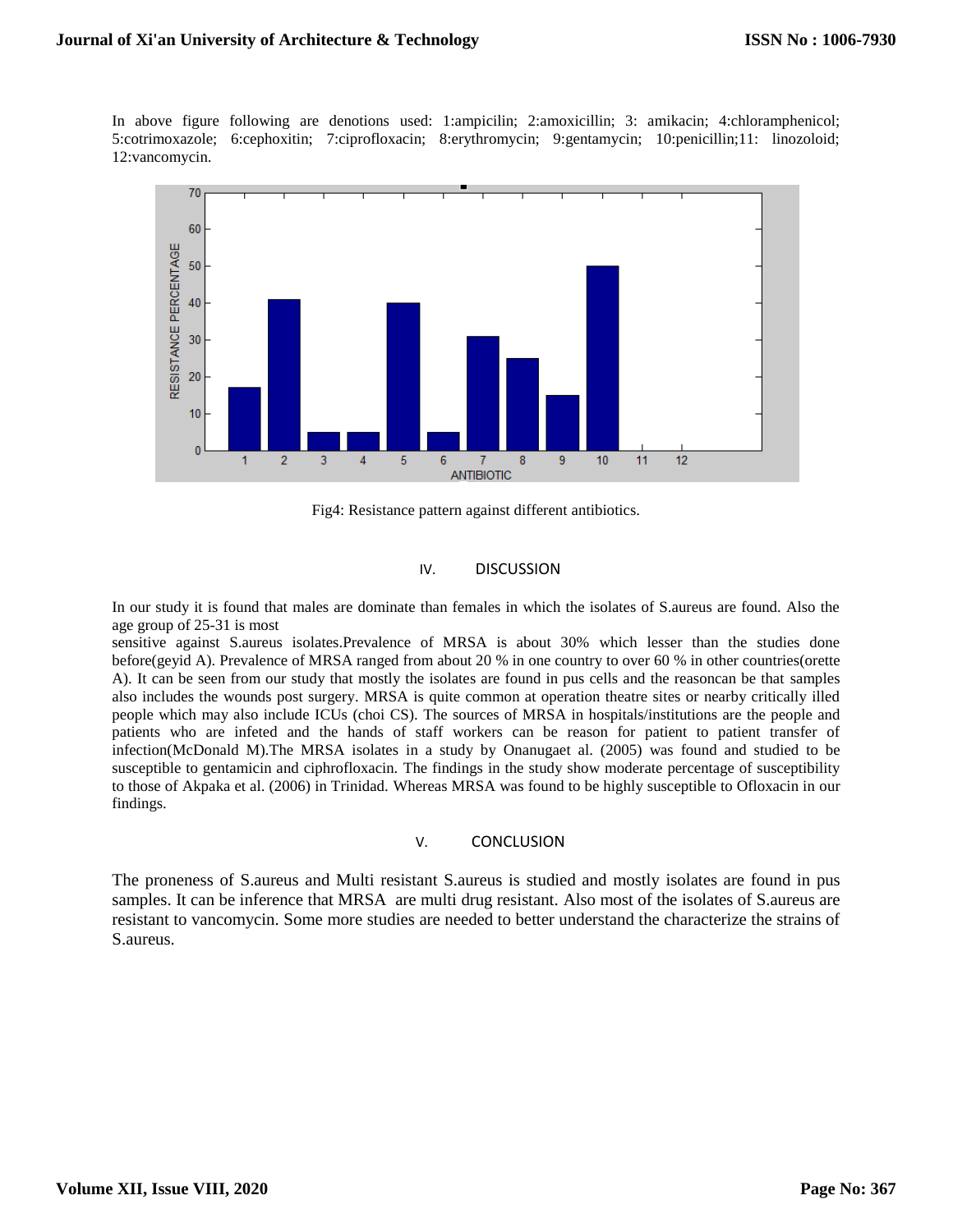## **REFERENCES**

[1] Abhilash, P.A., Harikrishnan, R. & Indira, (2013) Ascorbic acid is superior to silymarin in the recovery of ethanol-induced inflammatory reactions in hepatocytes of guinea pigs. Journal of Physiological Biochemistry, 69(4):785-798.

[2] Akpaka PE, Kisson S, Swanston WH, Monteil M (2006). Prevalence andantimicrobial susceptibility pattern of methicillin-resistant *Staphylococcus aureus* isolates from Trinidad and Tobago. Ann. Clin.Microbiol. 5(16): 1-6.

[3] Al-Awadi, N.A. (1990) Gas Phase pyrolytic reaction. Journal of the Chemical Society, 2(1): 2179- 2189.

[4] Choi CS, Yin CS, Bakara A, et al. Nasal carriage of Staphylococcus aureus among healthy adults. J MicrobiolImmunol Infect. 2006, 39: 458-464.

[5] Diekema DJ, Pfaller MA, Schmitz FJ, Smayevsky J, Bell J, Jones RN, et al.Survey of infections due to Staphylococcus species: frequency of occurrenceand antimicrobial susceptibility of isolates collected in the United States,Canada, Latin America, Europe, and the Western Pacific region for theSENTRY Antimicrobial Surveillance Program, 1997–1999. Clin Infect Dis.2001;32(2):114–32.

[6]Gedebou M. Staphylococcus aureus strains from a teaching hospital: clinicalsources and antibiograms. E Afr Med J. 1982;59:810–5.

[7]Geyid A, Lemeneh Y. The incidence of methicillin-resistant strains ofStaphylococcus aureus strains in clinical specimens in relation to theirbeta-lactamase producing and multiple-drug resistance properties in AddisAbaba. Ethiop Med J. 1991;29:149–61.

[8]H Kaur , Purwar S, Saini A, Kaur H, Karadesai SG, Kholkute SD, et al. Status of methicillin-resistant Staphylococcus aureus infections and evaluation of PVL producing strains in Belgaum, South India. JKIMSU. 2012;1(2):43–51.

[9]McDonald M. The epidemiology of methicillin resistant *Staphylococcus aureus*:Surgical relevance 20 years on*. Aust N Z J Surg*1997;67:682–5.

[10]Nizami Duran, BurcinOzer, GulayGulbol Duran, Yusuf Onlen, CemilDemir:Antibiotic resistance genes & susceptibility patterns in staphylococci. Indian J Med Res 135, March 2012, pp 389-396.

[11]Onanuga A, Oyi AR, Onaolapo JA (2005). Prevalence and susceptibility pattern of methicillinresistant *Staphylococcus aureus*isolates among healthy women in Zaria, Nigeria. Afr. J. Biotechnol. 4(11): 1321-1324.

[12]Orrett FA. Antimicrobial resistance in Trinidad: hospital practice strainsverses community practice strains of Staphylococcus aureus. Jpn J Infect Dis.1997;25:663–6.

[13] P Francois , Pittet D, Bento M, Pepey B, Vaudaux P, Lew D, et al. Rapid detection of methicillinresistant Staphylococcus aureus directly from sterile or none sterile clinical samples by a new molecular assay. J ClinMicrobiol. (2003);41(1):254–60.